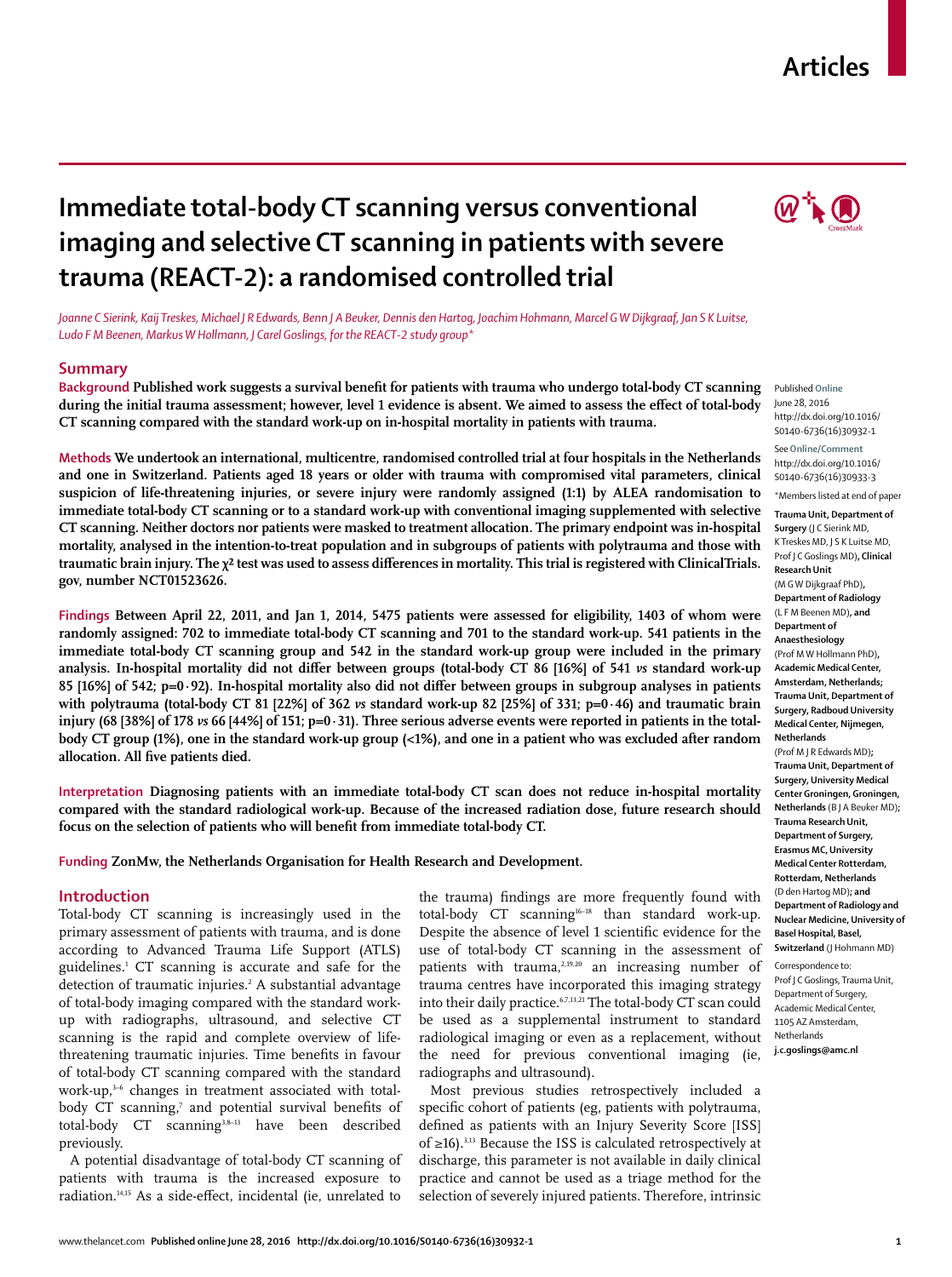#### **Research in context**

#### **Evidence before this study**

Before the start of REACT-2, we undertook a systematic review to assess the value of immediate total-body CT during the primary survey of injured patients compared with conventional radiographic imaging supplemented with selective CT. We did a systematic search of MEDLINE, Embase, Web of Science, and Cochrane Library databases. The search consisted of all articles published between 1947 and Nov 1, 2010, and terms searched for were ("fbct" or "tbct" or " whole body ct" or " total body ct" or "full body ct") OR (["whole body" or "total body" or "full body"] AND ["scan\*" or "tomograph\*" or "ct scan"]). These terms were combined with the following terms: "trauma" or "injur\*" or "shock\*" or "emerg\*". All articles in English or Dutch were included. Reports were eligible if they contained original data that compared immediate total-body CT with conventional imaging supplemented with selective CT in injured patients. The main outcomes of interest were overall mortality and time in the emergency room. Four studies were included that described a total of 5470 patients; one study included 4621 patients (84%). All four studies were nonrandomised cohort studies with retrospective data collection and were of proper methodological quality. Mortality was reported in three studies. Absolute mortality differed substantially between studies, but within studies mortality rates were comparable between immediate total-body CT and conventional imaging strategies (pooled odds ratio 0·91, 95% CI 0·79–1·05). After adjustment for confounders, one of the studies showed an increase in probability of survival in favour of patients with total-body CT. Time in the emergency room was described in three studies; in two emergency rooms, time was significantly shorter in patients who underwent immediate total-body CT (70 min *vs* 104 min; p=0·025; and 47 min *vs* 82 min; p*<*0·001). In conclusion, the substantial reduction in time in the emergency room is a promising feature of immediate total-body CT scanning, but well designed and larger randomised studies are needed to see how this will translate into clinical outcomes.

### **Added value of this study**

Total-body imaging is theoretically so promising that several trauma centres around the world incorporated the total-body CT scan into their daily practice, without level 1 evidence. However, total-body CT scanning is associated with higher radiation exposure and health-care costs. REACT-2 showed that immediate

For the **trial protocol** see http:// bmcemergmed.biomedcentral. com/articles/10.1186/1471- 227X-12-4

methodological limitations and the risk of selection bias are confounders in these studies. The need for a randomised clinical trial has been highlighted<sup>3</sup> and was the primary conclusion of all systematic reviews.<sup>2,19,20,22-24</sup>

We undertook a randomised clinical trial (REACT-2) to examine the effect of immediate total-body CT scanning as part of the primary assessment of patients with severe trauma on in-hospital mortality, and compared it with that of the standard work-up of conventional imaging supplemented with selective CT scanning.

total-body CT scanning is safe, shortens the time to end of imaging, and does not increase direct medical costs; however, it does not improve survival. REACT-2 is, to our knowledge, the first randomised trial on this topic and a substantial number of patients were included. Our study was well designed and patient characteristics were comparable between the randomly assigned cohorts. REACT-2 provided Oxford level 1a evidence to the question of whether use of the immediate total-body CT scan during assessment of trauma is justified.

#### **Implications of all the available evidence**

Findings from REACT-2 show that the immediate total-body CT scan should be used cautiously in clinical practice. Although we noted no survival benefit, there was no increase in medical costs and there was a time benefit in favour of total-body CT scanning. In severely injured patients in whom CT examinations of several body regions were expected, total-body CT scanning was beneficial since such patients received a similar or higher radiation dose with the standard work-up. Future studies should aim to optimise the selection criteria for total-body CT in severely injured patients. REACT-2 showed the difficulty of trying to establish beforehand which patients are severely injured, as opposed to selecting patients with polytrauma retrospectively, when results of radiography are known and an Injury Severity Score is already attributed to the patient. The injury mechanism, vital parameters, and clinical suspicion of potential injuries as used in REACT-2 are a good, but certainly not the ideal, starting point for future studies. Another point of interest is whether the total-body CT scan should be used as a supplement to or as a replacement for conventional imaging. Even in haemodynamically compromised patients, the total-body CT scan could be a safe or even preferred imaging method. If conventional imaging can be omitted, radiation exposure in total-body CT will further decline and more time will be saved. However, large prospective series of haemodynamically unstable patient cohorts should be done to provide information on the transition point between those who are unstable but stable enough for a total-body CT scan and those who are too unstable to undertake a total-body CT scan. Another important group are patients with severe traumatic brain injury, especially if combined with injuries in other body regions. The rapid and detailed information on the absence or presence, and severity, of injuries provided by the total-body CT scan might direct important therapeutic decisions.

# **Methods**

The trial protocol can be found online.

#### **Study design and patients**

In REACT-2, an international, multicentre, randomised controlled trial, we compared immediate total-body CT scanning with a standard work-up with conventional imaging supplemented by selective CT scanning in patients with severe trauma. The design of REACT-2 has been described previously.<sup>25</sup>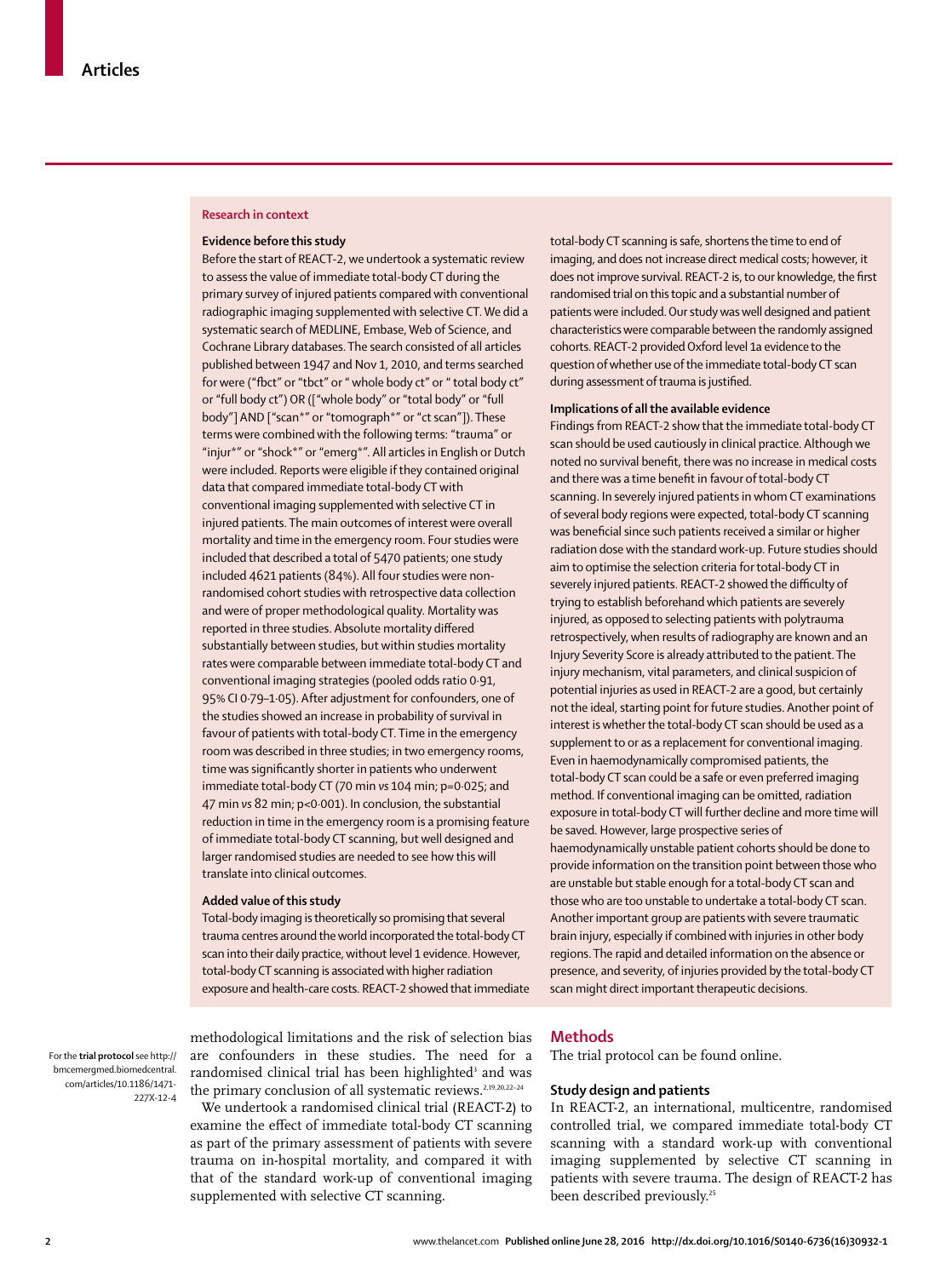Patients were enrolled at four hospitals in the Netherlands and one hospital in Switzerland. All participating sites were level 1 trauma centres and academic teaching hospitals. A trauma survey was done by a team consisting of the following well-trained members: a trauma team leader (trauma surgeon or surgical resident in training), an anaesthesiologist, a radiologist, and support staff. Every new member of the trauma team received training for the study procedures and local trauma protocols. Trauma teams received feedback on study procedures by local trial staff within 1 working day of the trauma survey in relation to study procedures.

Eligibility criteria were chosen with the aim of enrolling a trauma population with potentially severe injuries. Patients aged 18 years or older with compromised vital parameters, clinical suspicion of life-threatening injuries, or severe injury were eligible. The appendix includes a complete list of inclusion and exclusion criteria.

This study was approved by the medical ethics committee at each participating centre. Informed consent was obtained at the earliest opportunity after the trauma work-up and is described later.

#### **Randomisation and masking**

Eligible patients were identified at initial presentation in the trauma room and informed consent was temporarily waived. Subsequently, patients were randomly assigned  $(1:1)$  by trained trauma leaders, stratified by centre, to either immediate total-body CT scanning without previous conventional imaging or to the standard workup, with ALEA randomisation software available at an iPad or desktop PC in the trauma room. Neither doctors nor patients were masked to treatment allocation.

Patients who were included by mistake because they did not fulfil the inclusion criteria, as assessed by a member of the study group as soon as possible after the moment of inclusion, were classed as exclusions after randomisation. When a mistake was suspected, the trauma team leader and the research investigator at the specific sites were contacted. In consultation with these people, the decision was made whether a patient should be classed as an exclusion after randomisation.

## **Procedures**

Potential life-saving interventions during the primary survey and before imaging included securing the airway by intubation, obtaining intravenous access, chest tube insertion, pericardiocentesis, and haemorrhage control measures. Indications for selective CT scanning in the standard work-up group were predefined according to local protocols (appendix). The multidetector CT scanner was located in the trauma room or in a room adjacent to the emergency department. Subsequent medical care was provided according to local protocols on the basis of international trauma care standards.

The protocol for the intervention (total-body CT) group consisted of a two-step acquisition (from vertex to pubic symphysis) without gantry angulations, starting with a non-enhanced CT of the head and neck with arms alongside the trunk. The second scan covered the chest, abdomen, and pelvis. The preferred technique for the second scan was split-bolus intravenous contrast imaging immediately after raising the arms alongside the head.<sup>26</sup> CT scanners at the participating sites were all 64-slice multidetector row CT scanners. The standard radiological trauma work-up was done according to ATLS guidelines.<sup>1</sup> Chest and pelvic radiographs and focused assessment with sonography in trauma were done during the ATLSbased primary survey. After further assessment and resuscitation during the secondary survey, a selective CT scan could be made from individual body regions, with segmented acquisition of the respective body regions.

Hypotension was defined as a systolic blood pressure below 90 mm Hg upon arrival at the trauma room.<sup>27</sup> Patients with traumatic brain injury (TBI) were defined as having a Glasgow Coma Scale score below 9 at presentation and an Abbreviated Injury Scale head score of 3 or above. Patients with polytrauma were defined as those with an ISS of 16 or above. Trauma ISS (TRISS) was used to calculate the probability of survival (coefficients for blunt trauma were b0 –0·4499, b1 0·8085, b2 –0·0835, and  $b3 - 1.7430$ ; coefficients for penetrating trauma were b0 –2 $\cdot$ 5355, b1 0 $\cdot$ 9934, b2 –0 $\cdot$ 0651, and b3 –1 $\cdot$ 1360).<sup>28</sup>

At the earliest possible moment after the trauma workup, the patient or their legal representative was informed about REACT-2 and written informed consent was requested. All patients for whom written informed consent could be obtained were sent three questionnaires (EuroQol-5D-3L, Health Utilities Index Mark 3, and a questionnaire derived from the Dutch Health and Labour Questionnaire for cost-effectiveness analysis)<sup>25</sup> at 3, 6, and 12 months after the trauma. Outcomes of the question naires will be described in a separate report on the cost-effectiveness of total-body CT versus standard work-up. Patients for whom written informed consent could not be obtained, despite all efforts, were included in the intention-to-treat analysis, but not in analyses of patient questionnaire responses (approved by the central medical ethics committee at the Academic Medical Center, Amsterdam, Netherlands, and the Dutch Central Committee on Research Involving Human Subjects). Data at the 3-month, 6-month, and 12-month follow-ups were prospectively collected from clinical and outpatient reports in the hospital databases. If no information could be obtained from these databases, the patient or their family doctor, or both, were contacted by telephone by one of the study investigators or research nurses. If a patient was transferred to another hospital, data from that hospital were also included in the analyses.

### **Outcomes**

The primary endpoint was in-hospital mortality, defined as mortality during the index hospital admission after trauma, including in patients who were transferred to See **Online** for appendix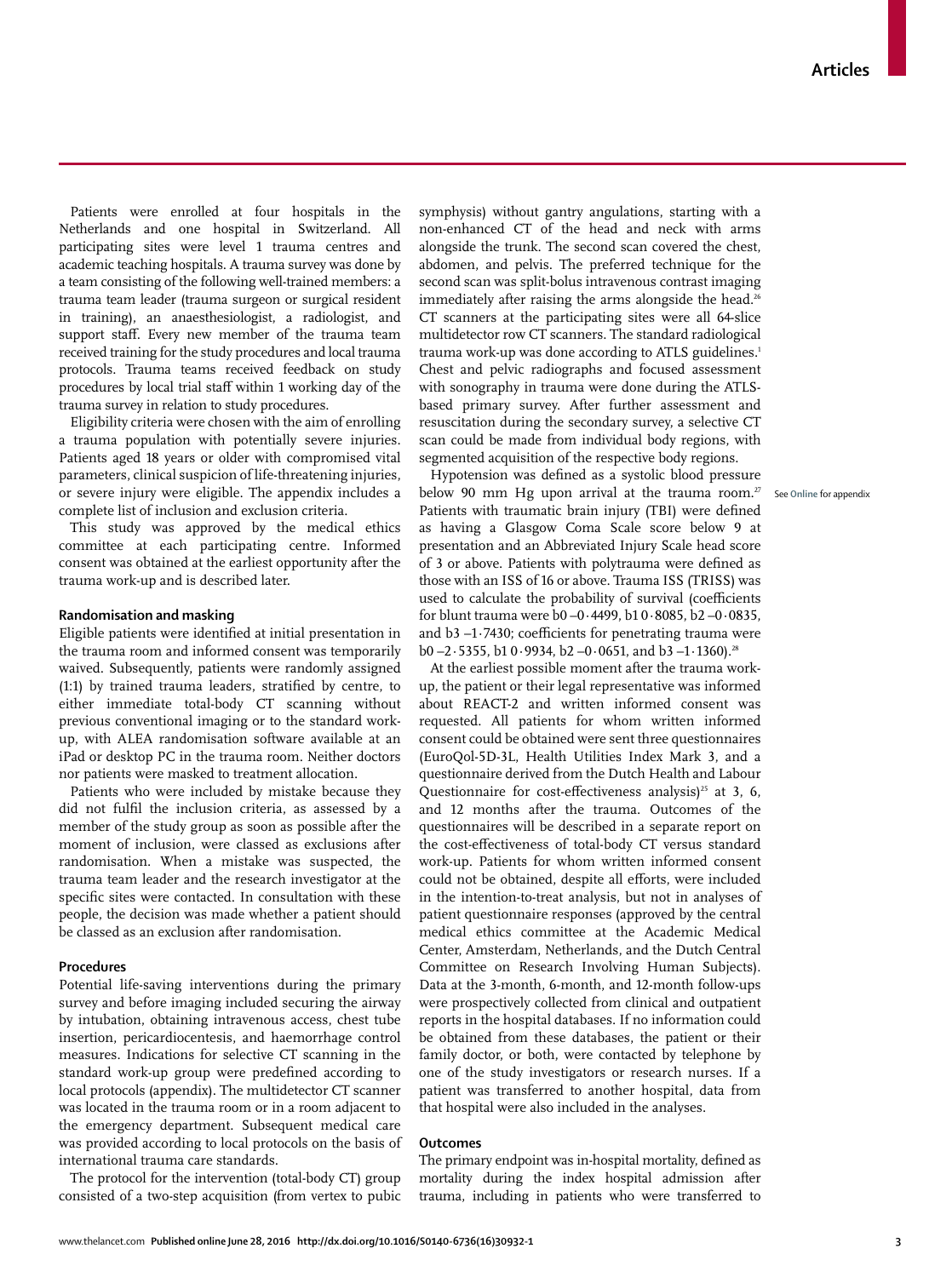another hospital after initial admission at one of the participating sites. Secondary endpoints were 24-h mortality, 30-day mortality, clinically relevant time intervals during the trauma survey, duration of stay and number of ventilation days for patients admitted to the intensive care unit, readmission within 6 months, radiation exposure, complications, number of patients who received at least one blood transfusion, and hospital costs.

Clinically relevant time intervals were defined as imaging time, time to diagnosis of life-threatening injuries, and total time spent in the trauma room. Time intervals were prospectively registered by the trauma team by one-click or touch buttons on a PC or iPad, starting immediately after the patient entered the trauma room. Imaging time was defined as the time from arrival in the trauma room until the end of imaging in the trauma room. Time to diagnosis was defined as the time at arrival to the time all life-threatening injuries were diagnosed according to the trauma team leader, in accordance with the radiologist.

The cumulative radiation dose was defined as the sum of all effective doses from all radiological imaging strategies (eg, radiographs and CT scans), calculated for all radiological examinations done in the trauma room and for the complete index admission. The radiation dose was estimated based on the dose catalogue of Mettler and colleagues.29 With respect to the radiation dose, radiographs of the clavicle were regarded as radiographs of the arms; radiographs of the face and dental panoramic orthopantomography were regarded as radiographs of the skull; and a retrograde urethrogram was regarded as a pelvic radiograph. The dose for radiographs of the thoracolumbar transition was not provided by Mettler and colleagues,<sup>29</sup> and was therefore estimated as the mean for a thoracic spine radiograph and a lumbar spine radiograph (1·25 mSv). Because mean doses for the CT protocols used in a trauma setting were not readily available in the published work, we calculated representative radiation doses for single-pass CT scans of various body regions on the basis of optimised trauma CT protocols at one of the study sites (Academic Medical Center; appendix).<sup>30</sup> This trauma resuscitation room has a sliding gantry 64-slice CT scanner (Sensation 64, Siemens Medical Solutions, Forchheim, Germany) with a multifunctional, radiolucent trauma resuscitation table. Doses of CT scans of the legs, arms, hands, and feet were excluded from the analysis. To calculate effective doses, we used the ImPACT CT Dosimetry spreadsheet. Fluoroscopies were excluded because they were not used for diagnostic examinations leading to treatment decisions, which was the limit of the scope of our study.

Complications were classified according to the Clavien-Dindo Classification for surgical patients.<sup>31</sup> Hospital costs were assessed at 6 months for Dutch patients only; complete data collection on the use of hospital resources in the patients outside the Netherlands consistent with

the way these data were collected in Dutch centres was not possible. The Dutch assessment included the costs for all diagnostic and therapeutic procedures in the trauma room, intensive care unit, and general ward during the index admission. We further included the costs of inpatient and outpatient hospital consultations, repeat hospital admissions, and diagnostic and therapeutic procedures during the 6 months of follow-up. Costs for a stay in a nursing home or rehabilitation centre, other than rehabilitation in the index hospitals, were excluded from this analysis. Data on health-care volume (ie, all included health-care components mentioned for which the costs were calculated) in the Dutch index hospitals for all hospital admissions were gathered uniformly from the hospital information systems. Unit costs were expressed in euros for the base year 2013; unit costs from other calendar years were price indexed using the national general consumer price indices, as published by Statistics Netherlands.<sup>32</sup> Patients who died in hospital were analysed for all outcomes except those that were derived from patients' questionnaires.

Safety outcomes were the assessment of serious adverse events. A serious adverse event was defined as a lifethreatening event during scanning. Every serious adverse event was reported to the research coordinators (JCS and KT) and the medical ethics committee within 24 h.

# **Statistical analysis**

539 patients per group were needed for detection of a difference in mortality of 5% with a power of 80% and a two-sided alpha of 5%. Details of the power analysis have been described previously.<sup>25</sup> The statistical analyses were done by the study investigators and independently by a clinical epidemiologist not involved in the trial. The continuous data with a normal distribution are expressed as means and SDs, whereas the non-normally distributed data are presented as medians with IQRs. We used independent sample *t* tests to compare parametric continuous data (patient characteristics: pulse and systolic blood pressure; outcomes: none) and Mann-Whitney *U* tests for non-parametric continuous data (patient characteristics: age, respiratory rate, Glasgow Coma Scale score, triage Revised Trauma Score, Revised Trauma Score, laboratory results, ISS, and TRISS; outcomes: time intervals, radiation exposure, and duration of intensive care unit stay). We used the  $\chi^2$  test and Fisher's exact test to compare categorical variables (patient characteristics: sex, type of trauma, trauma mechanism, comorbidity, drug treatment, hypotension at admission, Abbreviated Injury Scale score, polytrauma, and patients with TBI; outcomes: mortality, complications, transfusion requirements, and serious adverse events). A p value of less than 0·05 was deemed statistically significant.

The primary analyses were done according to the intention-to-treat principle. Subgroups were prespecified

For the **ImPACT CT Dosimetry spreadsheet** see http://www. impactscan.org/ctdosimetry.htm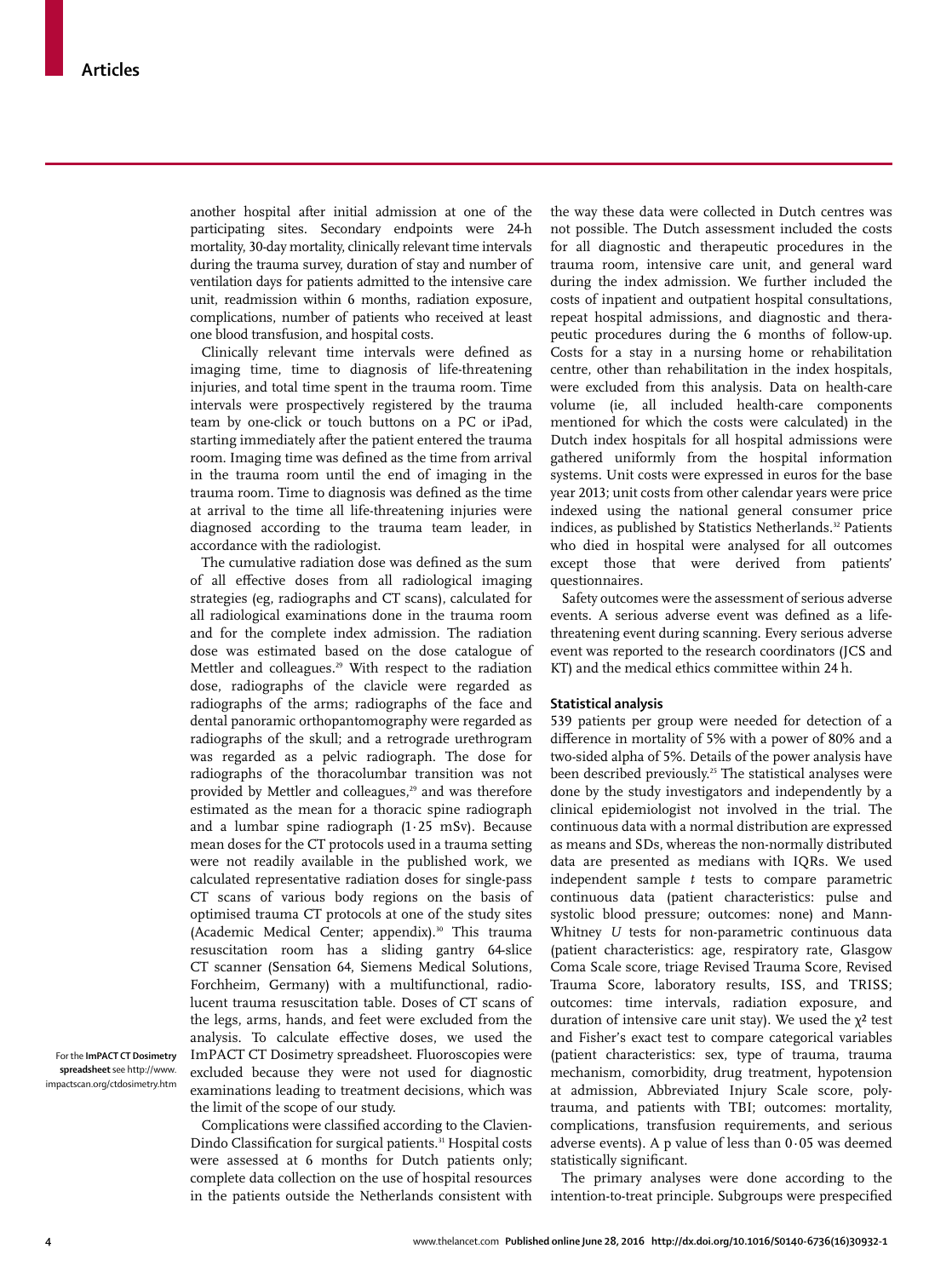www.thelancet.com**Published online June 28, 2016 http://dx.doi.org/10.1016/S0140-6736(16)30932-1 5**

(patients with polytrauma, severe TBI, and penetrating injury) and analysed when appropriate (ie, if the sample size was sufficient for analysis).

We assessed differences in hospital costs between total-body CT scanning and the standard work-up by non-parametric bootstrapping, drawing 1000 samples of the same size as the original sample separately for each group with replacement (ie, a patient can be drawn more than once to be included in a bootstrap sample) and calculating the 95% CIs for the mean differences after correction for bias and acceleration.<sup>33</sup> Costeffectiveness and cost-utility analyses will be reported separately, together with data on 1-year survival and quality of life.

We did post-hoc per-protocol analyses of primary and secondary outcomes that excluded crossovers (ie, patients who received the opposite intervention to the one they had been allocated). Supplementary post-hoc analyses to account for the presence of missing data and for treatment centre effects were also done.

After 275 (26%), 550 (51%), and 700 (65%) patients were included, we did preplanned unmasked interim analyses for the assessment of safety rules. No formal stopping rules were prespecified. Instead, the data and safety monitoring board assessed the data and each serious adverse event and decided whether the trial should be continued.

To comply with Good Clinical Practice guidelines,<sup>34</sup> we made a monitoring plan. Data monitoring was done in February, 2013, and was repeated after enrolment ended on Jan 1, 2014.

This trial is registered with ClinicalTrials.gov, number NCT01523626.

# **Role of the funding source**

The funder of the study had no role in study design, data collection, data analysis, data interpretation, or writing of the report, and had no access to the study data. All authors had full access to all the data in the study and had final responsibility for the decision to submit for publication.

### **Results**

Patient enrolment began on April 22, 2011, and ended on Jan 1, 2014. 5475 patients were assessed for eligibility, 3860 of whom were excluded and 212 inclusions were missed (figure 1). Thus, 1403 patients were randomly assigned: 702 to total-body CT scanning and 701 to standard work-up. 203 patients were excluded after random allocation (appendix). 541 patients in the totalbody CT scan group and 542 in the standard work-up group were included in the primary analysis.

Six (1%) of 702 patients assigned to the total-body CT group compared with 18 (3%) of 701 assigned to the standard work-up group crossed over  $(p=0.21)$ . Other protocol violations, not classified as crossovers by the steering committee, occurred in 49 (9%) of 541 patients in the total-body CT group and 62 (11%) of 542 in the standard work-up group who were included in the primary analysis ( $p=0.20$ ; appendix).

Table 1 shows the demographics and baseline clinical characteristics of the patients who were included in the primary analysis. The groups were comparable for all characteristics except for the number of patients with polytrauma (total-body CT 362 [67%] of 541 *vs* standard work-up 331 [61%] of 542), median haemoglobin concentration (129 g/L [IQR 113–142] *vs* 133 g/L [120–145]), and median haematocrit concentration (38 L/L



## **Figure 1:** Trial profile

Missed inclusions are patients who fulfilled the inclusion criteria but were not included by mistake. \*Patients could have more than one reason for exclusion.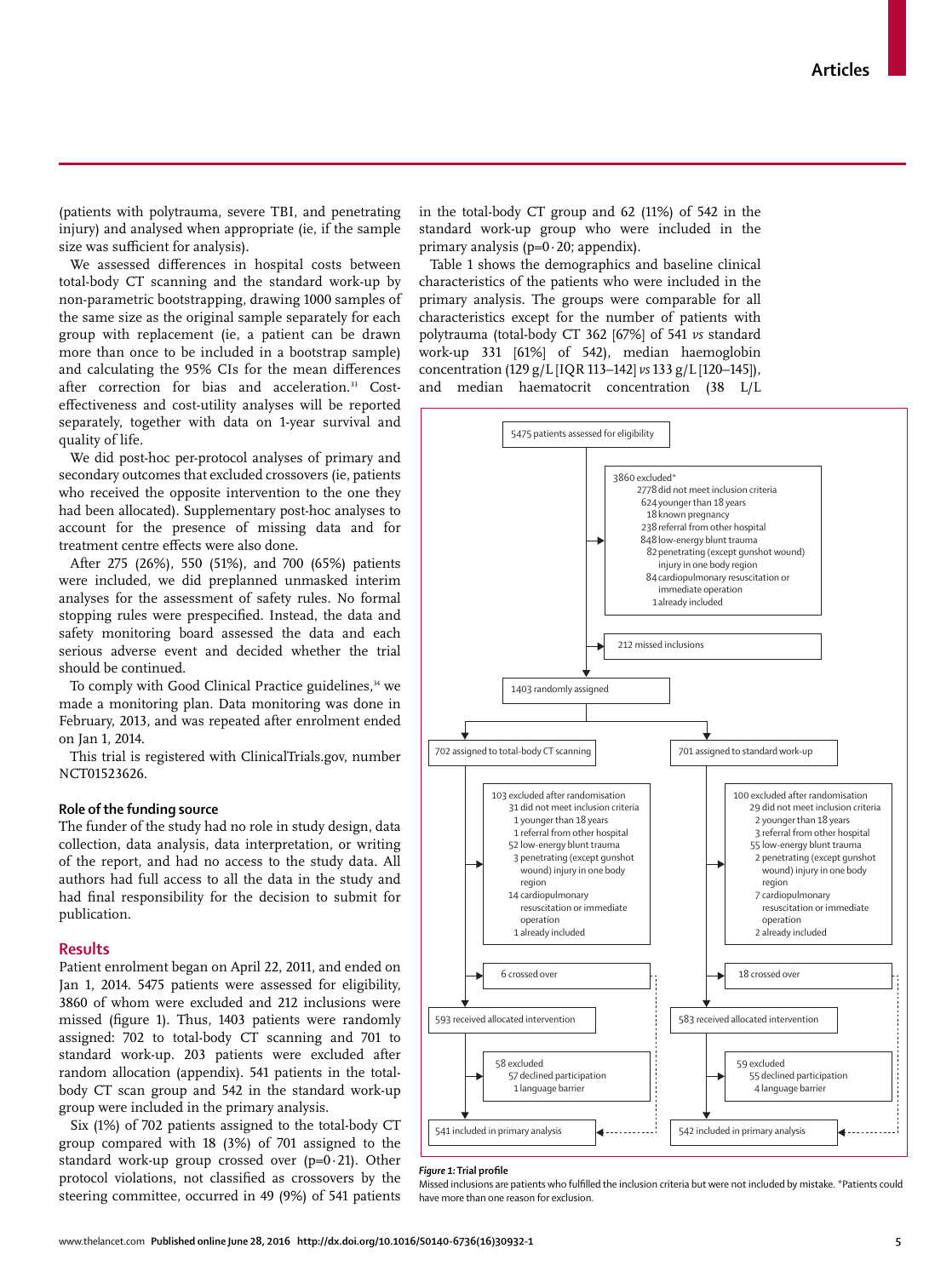|                                                                                                                                                        | Total-body CT      |                             |                    | Standard work-up            |  |  |  |
|--------------------------------------------------------------------------------------------------------------------------------------------------------|--------------------|-----------------------------|--------------------|-----------------------------|--|--|--|
|                                                                                                                                                        | Number of patients | Data                        | Number of patients | Data                        |  |  |  |
| Age (years)                                                                                                                                            | 541                | 42 (27-59)                  | 542                | 45 (26-59)                  |  |  |  |
| Sex                                                                                                                                                    | 541                |                             | 542                |                             |  |  |  |
| Male                                                                                                                                                   |                    | 413 (76%)                   |                    | 411 (76%)                   |  |  |  |
| Female                                                                                                                                                 |                    | 128 (24%)                   |                    | 131 (24%)                   |  |  |  |
| <b>Blunt trauma</b>                                                                                                                                    | 541                | 530 (98%)                   | 542                | 534 (99%)                   |  |  |  |
| Fall from height                                                                                                                                       | 530                | 170 (32%)                   | 534                | 178 (33%)                   |  |  |  |
| Motor vehicle collision, patient as occupant                                                                                                           | 530                | 201 (38%)                   | 534                | 190 (36%)                   |  |  |  |
| Motor vehicle collision, patient as cyclist                                                                                                            | 530                | 65 (12%)                    | 534                | 60 (11%)                    |  |  |  |
| Motor vehicle collision, patient as pedestrian                                                                                                         | 530                | 29 (5%)                     | 534                | 45 (8%)                     |  |  |  |
| Other                                                                                                                                                  | 530                | 65 (12%)                    | 534                | 61 (11%)                    |  |  |  |
| Comorbidity                                                                                                                                            |                    |                             |                    |                             |  |  |  |
| ASA I or II                                                                                                                                            | 517                | 495 (96%)                   | 521                | 501 (96%)                   |  |  |  |
| ASA III, IV, or V                                                                                                                                      | 517                | 22 (4%)                     | 521                | 20(4%)                      |  |  |  |
| Relevant drug treatment                                                                                                                                |                    |                             |                    |                             |  |  |  |
| Coumarin derivatives                                                                                                                                   | 505                | 17 (3%)                     | 516                | 14 (3%)                     |  |  |  |
| Thrombocyte aggregation inhibitors                                                                                                                     | 505                | 38 (8%)                     | 516                | 28 (5%)                     |  |  |  |
| Insulin                                                                                                                                                | 505                | 4(1%)                       | 516                | 3(1%)                       |  |  |  |
| Vital parameters before hospital admission                                                                                                             |                    |                             |                    |                             |  |  |  |
| Respiratory rate (per min)                                                                                                                             | 323                | 17 (14-20)                  | 317                | $16(14-20)$                 |  |  |  |
| Pulse (beats per min)                                                                                                                                  | 470                | 90(25)                      | 478                | 88 (24)                     |  |  |  |
| Systolic blood pressure (mm Hq)                                                                                                                        |                    |                             |                    |                             |  |  |  |
|                                                                                                                                                        | 451                | 133 (31)                    | 459                | 134 (31)                    |  |  |  |
| Glasgow Coma Scale score (points)                                                                                                                      | 528                | $14(6-15)$                  | 533                | $14(6-15)$                  |  |  |  |
| Triage Revised Trauma Score                                                                                                                            | 316                | $6.90(5.03 - 7.84)$         | 302                | 7.69 (5.03-7.84)            |  |  |  |
| In-hospital vital parameters                                                                                                                           |                    |                             |                    |                             |  |  |  |
| Respiratory rate (per min)                                                                                                                             | 330                | $16(14-20)$                 | 339                | $16(13-20)$                 |  |  |  |
| Pulse (beats per min)                                                                                                                                  | 528                | 88(22)                      | 531                | 87(22)                      |  |  |  |
| Systolic blood pressure (mm Hq)                                                                                                                        | 530                | 131 (26)                    | 530                | 131 (29)                    |  |  |  |
| Hypotension at admission                                                                                                                               | 530                | 38 (7%)                     | 530                | 44 (8%)                     |  |  |  |
| Glasgow Coma Scale score (points)                                                                                                                      | 541                | $13(3-15)$                  | 542                | $13(3-15)$                  |  |  |  |
| Revised Trauma Score                                                                                                                                   | 322                | $6.90(4.09 - 7.84)$         | 329                | $7.55(4.09-7.84)$           |  |  |  |
| Laboratory results                                                                                                                                     |                    |                             |                    |                             |  |  |  |
| Haemoglobin concentration (q/L)                                                                                                                        | 531                | 129 (113-142)               | 537                | 133 (120-145)               |  |  |  |
| Haematocrit concentration (L/L)                                                                                                                        | 478                | 38 (34-41)                  | 488                | 39 (35-42)                  |  |  |  |
| pH                                                                                                                                                     | 491                | 7.34 (7.28-7.38)            | 488                | $7.35(7.29 - 7.39)$         |  |  |  |
| Base excess concentration (mmol/L)                                                                                                                     | 491                | $-2.1$ ( $-4.7$ to $-0.5$ ) | 490                | $-2.1$ ( $-5.1$ to $-0.1$ ) |  |  |  |
| Abbreviated Injury Scale ≥3                                                                                                                            |                    |                             |                    |                             |  |  |  |
| Head                                                                                                                                                   | 541                | 247 (46%)                   | 542                | 218 (40%)                   |  |  |  |
| Chest                                                                                                                                                  | 541                | 229 (42%)                   | 542                | 206 (38%)                   |  |  |  |
| Abdomen                                                                                                                                                | 541                | 49 (9%)                     | 542                | 67(12%)                     |  |  |  |
| Arms, legs, hand, and feet                                                                                                                             | 541                | 150 (28%)                   | 542                | 154 (28%)                   |  |  |  |
| Injury Severity Score (points)                                                                                                                         | 541                | 20 (10-29)                  | 542                | 19 (9-29)                   |  |  |  |
| Patients with polytrauma                                                                                                                               | 541                | 362 (67%)                   | 542                | 331 (61%)                   |  |  |  |
| Patients with traumatic brain injury                                                                                                                   | 541                | 178(32.9)                   | 542                | 151(27.9)                   |  |  |  |
| Trauma and Injury Severity Score, survival probability                                                                                                 | 317                | $0.93(0.65 - 0.98)$         | 301                | $0.94(0.70 - 0.99)$         |  |  |  |
| Data are median (IQR), number (%), or mean (SD). Some percentages do not add up to 100 because of rounding. ASA=American Society of Anesthesiologists. |                    |                             |                    |                             |  |  |  |
| Table 1: Demographics and baseline clinical characteristics                                                                                            |                    |                             |                    |                             |  |  |  |

[IQR 34–41] *vs* 39 L/L [35–42]). Median ISS (total-body CT 20 [IQR 10–29] *vs* standard work-up 19 [9–29]) did not differ between groups. Figure 2 shows the distribution of the ISS across four score categories.

Table 2 provides primary and secondary endpoint data. We noted no significant difference in in-hospital mortality between groups (86 [16%] of 541 in the totalbody CT group *vs* 85 [16%] of 542 in the standard work-up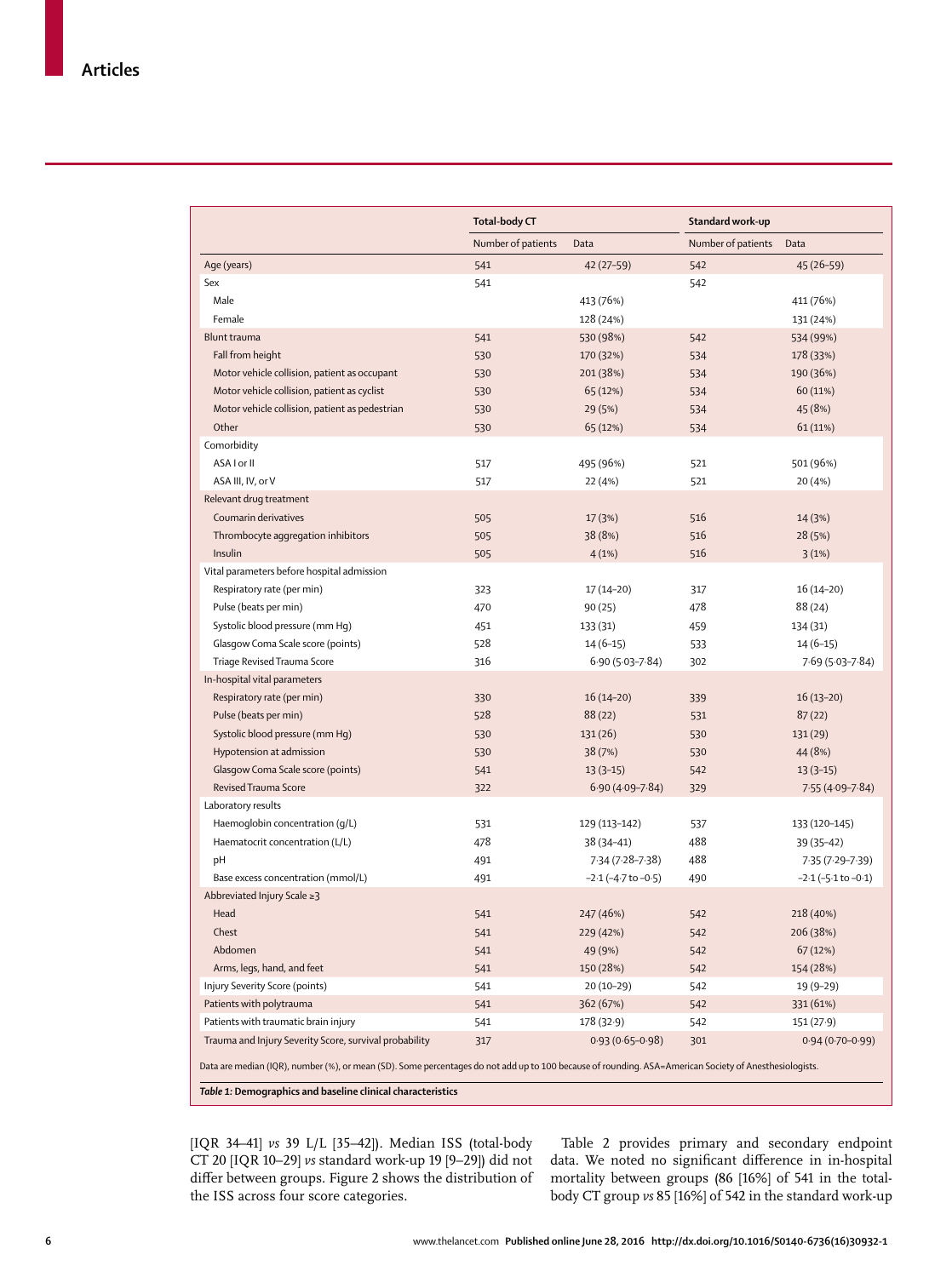Total-body CT scan  $20 - n = 211$ Standard work-up n=193 n=179 n=180 15 n=142 Patients (%) Patients (%) n=117 10 5 n=34  $n=27$  $0+$   $0-15$   $16-24$   $25-49$   $50-75$ Injury Severity Score

group;  $p=0.92$ ). Mortality also did not differ between groups in subgroup analyses of patients with polytrauma and TBI (table 2; figure 3). We did not do the preplanned subgroup analysis for penetrating injuries because of the small group size (n=19).

Median radiation exposure in the trauma room was higher in patients in the total-body CT group (20.9 mSv, IQR 20·6–20·9) than in those in the standard work-up group (20·6 mSv, 9·9–22·1; p<0·0001), and was also higher in the total-body CT group during total hospital admission (21·0 mSv [20·9–25·2] *vs* 20·6 mSv [ $11·8-27·6$ ]; p<0·0001]. In the standard work-up group, more patients were exposed to a lower radiation dose—242 (45%) of 542 patients had a radiation dose that was lower than the lowest dose of 20 mSv in patients who underwent a total-body CT scan. In the standard work-up group 250 (46%) of 542 patients underwent sequential segmental CT scans of all body regions, comprising a total-body CT scan in the end.

Median time to end of imaging was decreased in patients in the total-body CT group compared with the standard work-up group (30 min [IQR 24–40] *vs* 37 min [28–52]; p<0 $\cdot$ 0001], as was time to diagnosis (50 min [38–68] *vs* 58 min [42–78]; p=0·001). We identified weak evidence of a decrease in median time spent in the trauma room in patients in the total-body CT group (63 min [IQR 47–102]) compared with those in the standard work-up group (72 min [50–109];  $p=0.067$ ). The hospital costs of the hospital stay were €24 967 (95% CI 21880–28752) for the total-body CT group and  $€26995$ (23 326–30 908) for the standard work-up group ( $p=0.44$ ). The proportion of patients who received blood transfusions (147 [27%] of 540 *vs* 150 [28%] of 542) did not differ between groups.

Five serious adverse events, defined as a life-threatening event during scanning, were reported during the course of the trial: three (1%) in the total-body CT group, one (<1%) in the standard work-up group, and one in a patient who was excluded after random allocation (appendix). All five serious adverse events resulted in death of the patient. The median age of the patients with a serious adverse event was 81 years (range 74–86). All patients were haemodynamically unstable on admission. The decision to proceed with a CT scan was made carefully in all cases, and the trauma team anticipated a potential serious adverse event in each case.

In post-hoc analyses adjusted for centre, unbalanced baseline characteristics, and the presence of missing data, the difference between groups in in-hospital mortality remained non-significant (appendix). After multiple imputation, most time reductions in favour of total-body CT compared with standard work-up among patients with TBI for time to end of imaging and among all patients and patients with polytrauma for time to diagnosis remained significant (appendix). Although a difference among patients with polytrauma for time spent at the emergency department was still present after

*Figure 2:* **Distribution of the Injury Severity Score**

adjustment for centre and baseline characteristics, no significant pattern was noted after multiple imputation (appendix).

In a post-hoc per-protocol analysis, 24 patients who crossed over (ie, who received the opposite intervention to which they had been allocated) were excluded. No significant differences in outcome were found for all endpoints (data not shown).

# **Discussion**

In this randomised multicentre trial, we found no significant difference in-hospital mortality in patients with severe trauma who underwent immediate totalbody CT scanning compared with the standard work-up with conventional imaging and selective CT scanning. The radiation dose was increased in patients in the totalbody CT group, and substantially more patients in the standard work-up group received a lower radiation dose. Time to diagnosis and time to end of imaging in the trauma room were shorter with total-body CT scanning than with standard work-up.

During the past few years, several, mostly retrospective, studies have shown an association between total-body CT scanning and survival in patients with trauma, as was summarised in six systematic reviews.<sup>2,19,20,22-24</sup> Huber-Wagner and colleagues<sup>3,13</sup> have repeatedly shown a decrease in absolute mortality and an increase in the probability of survival in patients with polytrauma (ISS ≥16) from the German Trauma Registry who had received a total-body CT scan compared with non-total-body CT. The major difference between this study and REACT-2 is that the studies by Huber-Wagner and colleagues<sup>3,13</sup> are retrospective. Huber-Wagner and colleagues used a risk-adjusted approach and multivariate analysis to adjust for possible confounders. As yet, no consensus exists regarding the appropriate selection criteria for patients eligible for a total-body CT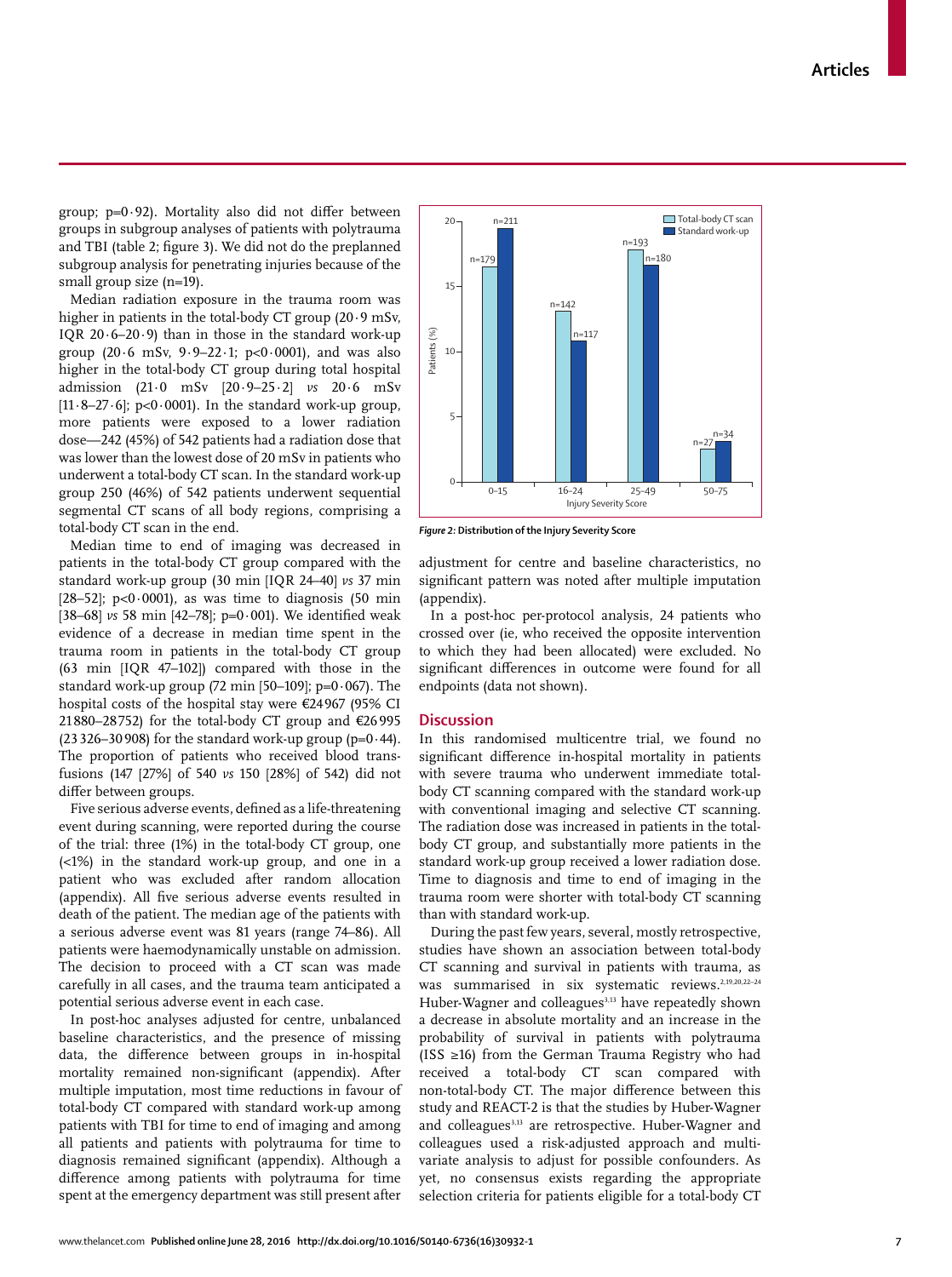|                                                | Total-body CT      |                               | Standard work-up   |                                 | p value              |  |
|------------------------------------------------|--------------------|-------------------------------|--------------------|---------------------------------|----------------------|--|
|                                                | Number of patients | Data                          | Number of patients | Data                            |                      |  |
| <b>Mortality</b>                               |                    |                               |                    |                                 |                      |  |
| In-hospital mortality                          |                    |                               |                    |                                 |                      |  |
| All patients, ITT (primary endpoint)           | 541                | 86 (16%)                      | 542                | 85 (16%)                        | $0.92*$              |  |
| Patients with polytrauma                       | 362                | 81 (22%)                      | 331                | 82 (25%)                        | $0.46*$              |  |
| Patients with TBI                              | 178                | 68 (38%)                      | 151                | 66 (44%)                        | $0.31*$              |  |
| 24-h mortality                                 |                    |                               |                    |                                 |                      |  |
| All patients, ITT                              | 541                | 43 (8%)                       | 542                | 33 (6%)                         | $0.23*$              |  |
| Patients with polytrauma                       | 362                | 41 (11%)                      | 331                | 33 (10%)                        | $0.56*$              |  |
| Patients with severe TBI                       | 178                | 37 (21%)                      | 151                | 27 (18%)                        | $0.51*$              |  |
| 30-day mortality                               |                    |                               |                    |                                 |                      |  |
| All patients, ITT                              | 487                | 81 (17%)                      | 497                | 78 (16%)                        | $0.69*$              |  |
| Patients with polytrauma                       | 335                | 76 (23%)                      | 312                | 75 (24%)                        | $0.69*$              |  |
| Patients with severe TBI                       | 171                | 66 (39%)                      | 146                | 60 (41%)                        | $0.65*$              |  |
| Time intervals (min)                           |                    |                               |                    |                                 |                      |  |
| Time to end of imaging                         |                    |                               |                    |                                 |                      |  |
| All patients, ITT                              | 429                | 30 (24-40)                    | 424                | $37(28-52)$                     | < 0.0001             |  |
| Patients with polytrauma                       | 289                | 32 (24-41)                    | 253                | 38 (29-53)                      | <0.0001              |  |
| Patients with TBI                              | 148                | $31(23-41)$                   | 117                | $35(27-47)$                     | 0.007 <sup>†</sup>   |  |
| Time to diagnosis of life-threatening injuries |                    |                               |                    |                                 |                      |  |
| All patients, ITT                              | 415                | 50 (38-68)                    | 410                | 58 (42-78)                      | $0.001$ <sup>+</sup> |  |
| Patients with polytrauma                       | 276                | 52 (40-69)                    | 245                | $63(45-81)$                     | $0.001$ <sup>+</sup> |  |
| Patients with TBI                              | 141                | 49 (39-63)                    | 114                | 54 (41-73)                      | $0.070$ <sup>+</sup> |  |
| Time in trauma room                            |                    |                               |                    |                                 |                      |  |
| All patients, ITT                              | 423                | 63 (47-102)                   | 416                | 72 (50-109)                     | $0.067$ <sup>+</sup> |  |
| Patients with polytrauma                       | 285                | 69 (49-109)                   | 252                | 82 (57-119)                     | $0.011\dagger$       |  |
| Patients with TBI                              | 144                | 66 (49-95)                    | 119                | 74 (52-114)                     | $0.083$ <sup>+</sup> |  |
| Radiation exposure (mSv)‡                      |                    |                               |                    |                                 |                      |  |
| In the trauma resuscitation room               |                    |                               |                    |                                 |                      |  |
|                                                | 520                |                               |                    |                                 | <0.0001              |  |
| All patients, ITT<br>Patients with polytrauma  |                    | 20.9 (20.6-20.9)              | 531                | $20.6(9.9 - 22.1)$              |                      |  |
|                                                | 346                | 20.9 (20.1-20.9)              | 323                | $20.6(17.6 - 22.7)$             | 0.27 <sup>†</sup>    |  |
| Patients with TBI                              | 172                | 20.9 (20.0-20.9)              | 146                | 20.6 (10.5-22.4)                | $0.040$ <sup>+</sup> |  |
| Total during hospital stay                     |                    |                               |                    |                                 |                      |  |
| All patients, ITT                              | 520                | $21.0(20.9 - 25.2)$           | 531                | $20.6(11.8-27.6)$               | <0.0001              |  |
| Patients with polytrauma                       | 346                | $22.3(20.7-26.5)$             | 323                | 22.5 (20.0-33.1)                | 0.771                |  |
| Patients with TBI                              | 172                | $22.7(20.6-26.4)$             | 146                | $21.4(15.1 - 29.1)$             | $0.068$ <sup>+</sup> |  |
| <b>Hospital outcomes</b>                       |                    |                               |                    |                                 |                      |  |
| Hospital costs $(\epsilon)$                    | 479                | 24967<br>(95% CI 21880-28752) | 488                | 26995<br>(95% CI 23 326-30 908) | 0.44                 |  |
| Complications                                  | 541                | 129 (24%)                     | 540                | 124 (23%)                       | $0.73*$              |  |
| Blood transfusions in hospital§                | 540                | 147 (27%)                     | 542                | 150 (28%)                       | $0.91*$              |  |
| Duration of stay¶                              |                    |                               |                    |                                 |                      |  |
| Days in intensive care unit                    | 286                | $3(1-8)$                      | 295                | $3(1-8)$                        | 0.831                |  |
| Ventilation days                               | 286                | $2(1-5)$                      | 295                | $1(1-6)$                        | $0.78+$              |  |
| Readmission within 6 months                    | 395                | 67 (17%)                      | 412                | 44 (11%)                        | $0.01*$              |  |
| Serious adverse events (safety endpoint)**     | 541                | 3(1%)                         | 542                | $1(-1%)$                        | $0.37 +$             |  |

Data are number (%) or median (IQR), unless otherwise specified. The primary and safety endpoints are specified; all other endpoints are secondary. ITT=intention to treat. TBI=traumatic brain injury. \*  $\chi$ <sup>2</sup> test. †Mann-Whitney *U* test. ‡Patients who died in the emergency department (six [1%] of 541 patients in the total-body CT group *vs* four [1%] of 542 in the standard work-up group) and those with incomplete follow-up for radiation exposure (15 [3%] *vs* seven [1%]) were excluded. §Packed cells, thrombocytes, or plasma. ¶Excluded patients who died during the initial admission (86 patients in the total-body CT group and 85 in the standard work-up group). ||Excluded patients with incomplete follow-up for readmissions (60 in the total-body CT group and 45 in the standard work-up group). \*\*One other serious adverse event occurred in a patient who was excluded after random allocation. The appendix includes details of the serious adverse events. ††Fisher's exact test.

*Table 2:* **Primary and secondary endpoints**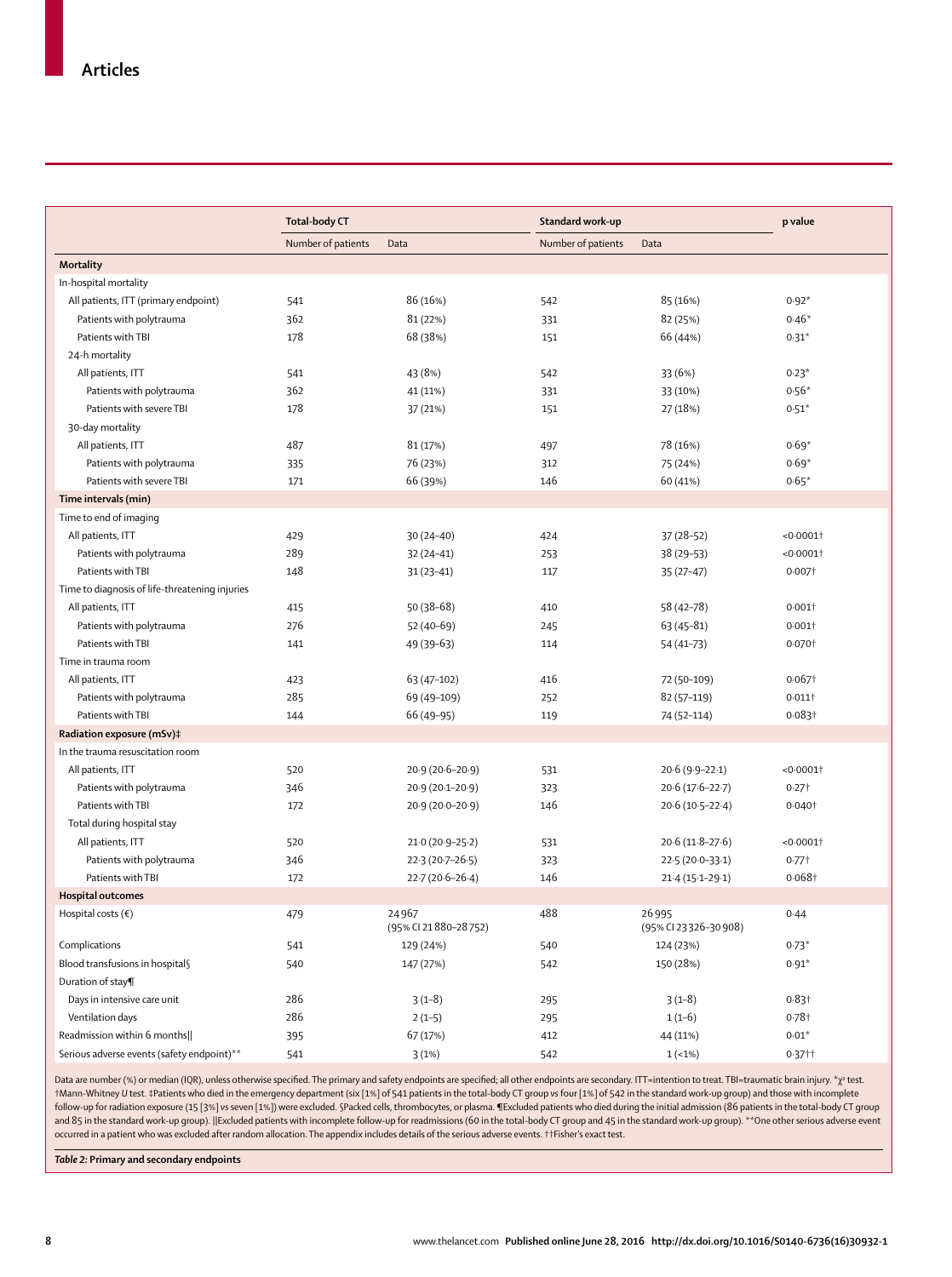

*Figure 3:* **Subgroup analyses of in-hospital mortality**

scan. In some centres, the trauma team leader decides whether to select a patient for total-body CT,<sup>11,35</sup> whereas in other centres the selection is made on the basis of a three-tiered structure with vital parameters, clinical suspicion of specific injuries, and injury mechanisms,<sup>5,36</sup> as was used in the present study. As a consequence of our randomised design, we included a substantial number of patients with an ISS lower than 16 (390 [36%]). The trial reflects the realities of daily practice and the difficulties in preventing over-triage or under-triage, but possibly confounds the association between survival and total-body CT scanning. Although severely injured patients can be expected to benefit most from the rapid and detailed overview provided by a total-body CT scan, the differences between the two randomised groups might be reduced because of the high number of patients with less severe injuries. Nevertheless, the subgroup analyses in patients with polytrauma and TBI also revealed no differences in in-hospital mortality. Further refinement of appropriate selection criteria is a challenge for future studies.

The need to limit the radiation dose is another important factor in deciding which patients might benefit from an immediate total-body CT scan. CT scanning is associated with a high radiation dose, which could contribute to an increased lifetime risk of cancer.<sup>15</sup> In the present study, over 40% of patients in the standard work-up group had a radiation dose below the lowest radiation dose of patients who underwent a total-body CT scan. The substantial number of patients in the standard work-up group who had a low radiation dose might have been because 36% of patients in our study population did not have polytrauma.

The time benefit with the use of total-body CT has been reported previously.25 In the present study, we also showed reductions in the time to end of imaging and, to a lesser extent, reductions in time to diagnosis after correction for centre and baseline characteristics, while simultaneously accounting for missing data. However, the registered time intervals seem to be long because a total-body CT scan can technically be obtained in 5 min. Explanations for this longer time interval might be that patient transfers, ATLS primary surveys, and life-saving interventions in the trauma room are time consuming, particularly in severely injured patients, or that registered time intervals lag behind the real time intervals.

Confidence in the safety of a total-body CT scan is a concern of the complete multidisciplinary trauma team. We found a low number of serious adverse events during the trial. Although all the serious adverse events occurred during CT scanning, a high risk of a serious adverse event was noted by the entire trauma team in these specific cases. We postulate that in the case of severe injuries combined with old age and a compromised medical history, with an associated low probability of survival, the trauma team sometimes accepts extra minutes of diagnostic time and proceeds with CT scanning to exclude salvageable injuries instead of undertaking potentially futile invasive procedures.

The limitations of this study should be acknowledged. First, 46% of patients in the standard work-up group underwent sequential segmental CT scans of all body regions, comprising a total-body CT scan in the end. This high percentage might introduce bias in the interpretation of our results, since the differences between groups with respect to mortality might be narrowed by the increased amount of non-immediate total-body CT scans in the standard work-up group. Although we discussed this finding, we aimed to keep the study as close to daily practice as possible and therefore did not demand that the participating centres change their local protocols for obtaining CT scans of specific body regions.

Second, the number of total-body CT scans in the standard work-up group might have been higher than in daily practice because trauma team members became more experienced during the course of the trial. An alternative to the present study design with respect to imaging protocols would have been to make all participating hospitals undertake a specific imaging and contrast administration protocol in both study groups. However, there is no solid scientific basis for the choice and preference of one imaging protocol over another, and participating hospitals would have had to change their practice, which would probably have increased the risk of protocol violations. Also, the introduction of a new protocol is associated with the usual learning curve disadvantages (eg, non-adherence because of unfamiliarity with the new protocol or refusal to work with a new protocol because of familiarity with the old protocol). Additionally, such a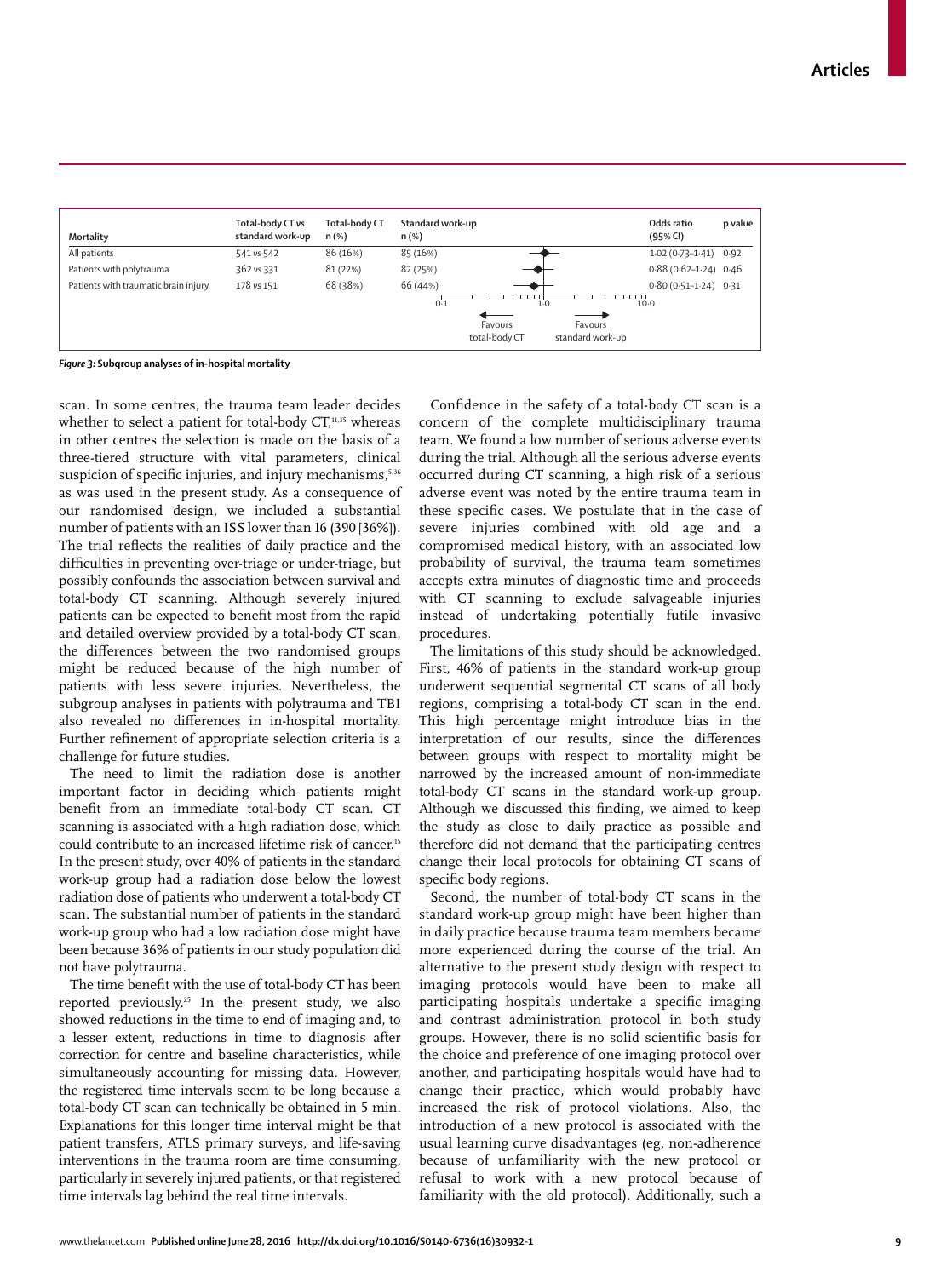forced use of imaging protocols would not take into account the wide variation in imaging protocols used worldwide, thereby limiting the external validity of the trial results.

Third, the calculation of direct medical costs was done for patients from the four Dutch hospitals. Although we could make a valid comparison between the groups, this limits the international generalisability of the absolute cost results.

Fourth, a common limitation in trauma care is the unmasked randomisation procedure. Selection bias was not possible, but both surgeons and patients were aware of the randomisation outcome. Furthermore, some subjectivity could not be prevented with respect to the inclusion and exclusion criteria. For example, establishing whether the trauma mechanism was high or low energy is not a measurable criterion. Defining these criteria gives an appearance of objectivity (eg, a high-energy trauma defined as motor vehicle collision at  $>50$  km/h), whereas in daily practice individual interpretations by witnesses or ambulance personnel will occur. Our pragmatic design led to a substantial number of exclusions after random allocation because of inappropriate enrolment. We found a wide variety in the amount of exclusions after random allocation between the participating sites (appendix), which might be explained by differences in experience with the use of a total-body CT scan. Nevertheless, being too strict with regard to the inclusion criteria in an acute setting will lead to a higher rate of exclusion of patients who otherwise might have benefited from the total-body CT scan.

Lastly, similar arguments are applicable to the number of protocol violations. More experience with the use of a total-body CT scan might decrease the number of protocol violations. Protocol violations were not routinely described in previous studies, but that does not mean that they did not occur. The strength of the present study is the clear and detailed description of these violations, which were justified on the basis of clinical grounds in 32 (24%) of 135 cases (appendix).

To our knowledge, this is the first international multicentre randomised study of immediate total-body CT scanning in patients with severe trauma with prospective clinically based inclusion criteria. The overall design and stratification of randomisation by hospital ensured that the randomly assigned cohorts were similar in terms of patient characteristics, treatment methods, and previous probability of survival. Furthermore, the pragmatic design means that the results should be generalisable and thus applicable to the various trauma imaging settings worldwide. Finally, the detailed description of the study methods, including the variables that were missing in most studies, increases the chance of reproduction of the trial, which we encourage. Improvement of selection of patients who benefit from immediate total-body CT should be the subject of future research.

#### **Contributors**

JCS and KT gathered and analysed the data. JCS wrote the manuscript under the supervision of JCG. JCS and KT created the figures under the supervision of MGWD and JCG. MGWD did the cost analysis. LFMB contributed to the radiation dose calculation. All authors contributed to the study design, writing and editing of the manuscript, and the decision to submit for publication.

### **REACT-2 study group collaborators**

*Netherlands* T P Saltzherr, N W L Schep, G J Streekstra (Academic Medical Center, Amsterdam); E M M van Lieshout, P Patka, M Klimek (Erasmus MC, University Medical Center Rotterdam, Rotterdam); R van Vugt, T J N Tromp, M Brink (Radboud University Medical Center, Nijmegen); J S Harbers, M El Moumni, K W Wendt (University Medical Center Groningen, Groningen). *Switzerland* R Bingisser, W Ummenhofer, N Bless (University of Basel Hospital, Basel).

#### **Declaration of interests**

We declare no competing interests.

#### **Acknowledgments**

We thank all included patients and their families; all surgeons, radiologists, anaesthesiologists, residents, radiological technicians, and emergency department personnel at the participating sites for patient inclusion; ZonMw, the Netherlands Organisation for Health Research and Development, for providing a grant for REACT-2 (grant number: 171102023); M A G Poeze (trauma surgeon, Maastricht University Medical Centre, Maastricht, Netherlands), C van Kuijk (radiologist, Chair Department of Radiology, VU University Medical Centre, Amsterdam, Netherlands), R B Geskus (scientific staff member, Department of Clinical Epidemiology, Biostatistics and Bioinformatics Academic Medical Center, Amsterdam, Netherlands), and members of the Data Safety and Monitoring Board, for their meaningful advice, time, and effort; S van Dieren (clinical epidemiologist, Department of Surgery, Academic Medical Center, Amsterdam, Netherlands) for the independent data analysis; G P Clerx, T Tromp, B Bos, E Baard, B Visser, C Bathelt, and S Purschke, research nurses at the participating sites, for their continuous and much appreciated efforts in including patients and data completion; and M J A M Russchen and M R Wirtz, research students, for their assistance in data completion.

#### **References**

- American College of Surgeons Committee on Trauma. ATLS Advanced Trauma Life Support program for doctors. Student Course Manual, 9th edn. Chicago, IL: American College of Surgeons, 2012.
- 2 Sierink JC, Saltzherr TP, Reitsma JB, Van Delden OM, Luitse JS, Goslings JC. Systematic review and meta-analysis of immediate total-body computed tomography compared with selective radiological imaging of injured patients. *Br J Surg* 2012; **99** (suppl 1)**:** 52–58.
- Huber-Wagner S, Lefering R, Qvick LM, et al. Effect of whole-body CT during trauma resuscitation on survival: a retrospective, multicentre study. *Lancet* 2009; **373:** 1455–61.
- Weninger P, Mauritz W, Fridrich P, et al. Emergency room management of patients with blunt major trauma: evaluation of the multislice computed tomography protocol exemplified by an urban trauma center. *J Trauma* 2007; **62:** 584–91.
- 5 Wurmb TE, Fruhwald P, Hopfner W, et al. Whole-body multislice computed tomography as the first line diagnostic tool in patients with multiple injuries: the focus on time. *J Trauma* 2009; **66:** 658–65.
- 6 Wurmb TE, Quaisser C, Balling H, et al. Whole-body multislice computed tomography (MSCT) improves trauma care in patients requiring surgery after multiple trauma. *Emerg Med J* 2011; **28:** 300–04.
- Salim A, Sangthong B, Martin M, Brown C, Plurad D, Demetriades D. Whole body imaging in blunt multisystem trauma patients without obvious signs of injury: results of a prospective study. *Arch Surg* 2006; **141:** 468–73.
- 8 Kanz KG, Paul AO, Lefering R, et al. Trauma management incorporating focused assessment with computed tomography in trauma (FACTT)-potential effect on survival. *J Trauma Manag Outcomes* 2010; **4:** 4.